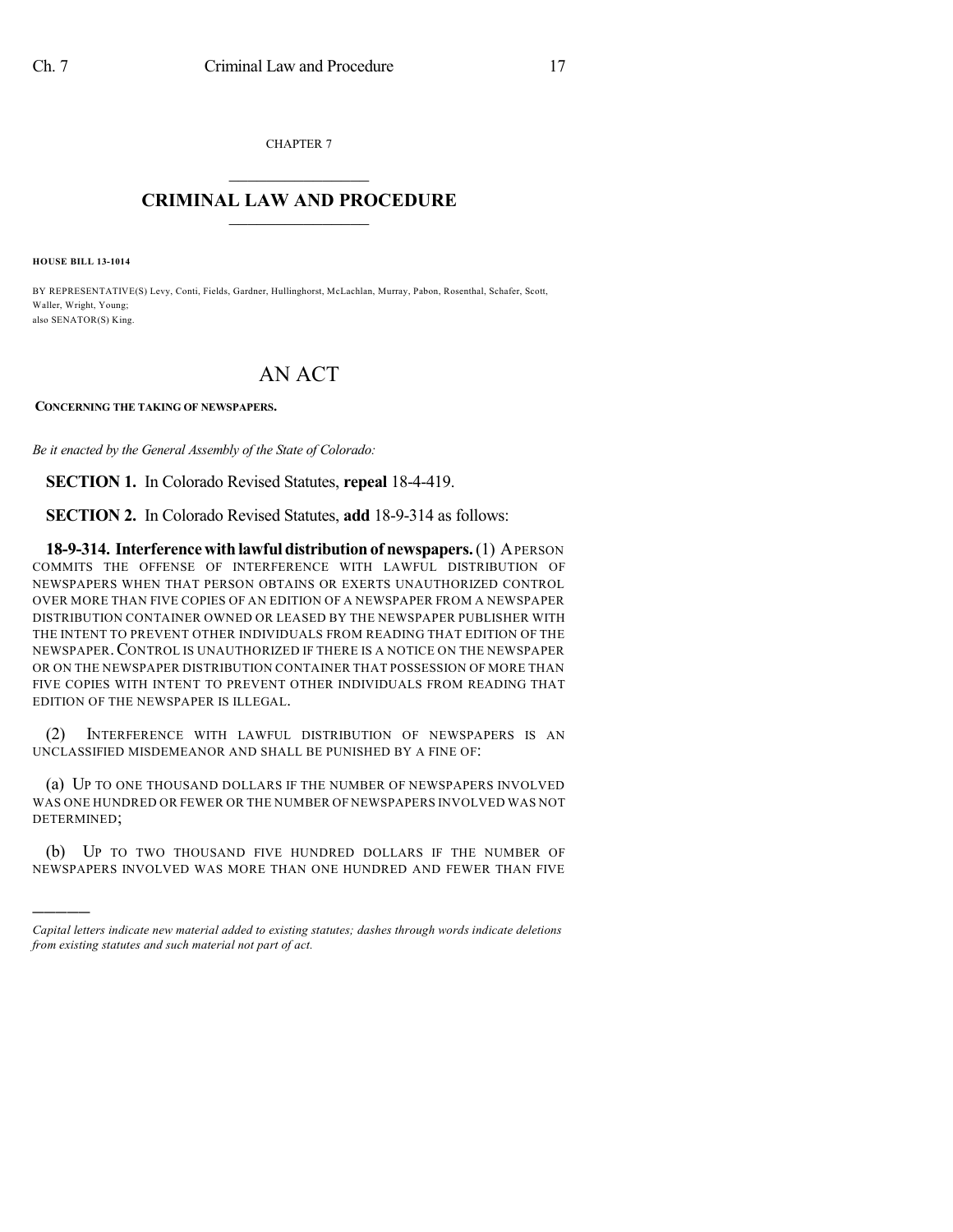HUNDRED;

(c) UP TO FIVE THOUSAND DOLLARS IF THE NUMBER OF NEWSPAPERS INVOLVED WAS FIVE HUNDRED OR MORE.

(3) AS USED IN THIS SECTION:

(a) "EDITION OF A NEWSPAPER" MEANS A SINGLE PRESS RUN OF A NEWSPAPER.

(b) "NEWSPAPER" MEANS A PERIODICAL THAT INCLUDES NEWS, EDITORIALS, OPINION, FEATURES, OR OTHER MATTERS OF PUBLIC INTEREST DISTRIBUTED ON A COMPLIMENTARY BASIS. "NEWSPAPER" INCLUDES ANY STUDENT PERIODICAL DISTRIBUTED AT ANY INSTITUTION OF HIGHER EDUCATION.

(c) "PERIODICAL" MEANS A PUBLICATION PRODUCED ON A REGULAR INTERVAL.

(4) NOTWITHSTANDING ANY OTHER REMEDIES PROVIDED UNDER THIS SECTION, THE NEWSPAPER PUBLISHER WHO IS THE VICTIM OF INTERFERENCE WITH LAWFUL DISTRIBUTION OF NEWSPAPERS, AN ADVERTISER WHO PLACED AN ADVERTISEMENT IN THE NEWSPAPER, OR A NEWSPAPER READER WHO REGULARLY READS THE NEWSPAPER SHALL HAVE A PRIVATE CIVIL RIGHT OF ACTION AS PROVIDED IN SECTION 13-21-123,C.R.S., AGAINST THE PERSON OR PERSONS WHO ACTED IN VIOLATION OF SUBSECTION (1) OF THIS SECTION.

(5) THIS SECTION SHALL NOT APPLY TO A PERSON WHO, WITH THE AUTHORITY OR PERMISSION OF THE PERSON WHO POSSESSES REAL OR PERSONAL PROPERTY, REMOVES OR DISPOSES OF NEWSPAPERS THAT HAVE BEEN DEPOSITED IN OR LEFT ON THAT PROPERTY WITHOUT THE AUTHORITY OR PERMISSION OF THE PERSON WHO POSSESSES THE REAL OR PERSONAL PROPERTY.

**SECTION 3.** In Colorado Revised Statutes, **amend** 13-21-123 as follows:

**13-21-123. Civil liability for interference with lawful distribution of newspapers.** Notwithstanding any other remedies provided under this section, a newspaper publisher who is the victim of newspaper theft INTERFERENCE WITH LAWFUL DISTRIBUTION OF NEWSPAPERS as described in section 18-4-419 SECTION 18-9-314, C.R.S., or who had compensatory newspapers stolen, an advertiser who placed an advertisement in a newspaper that was subject to newspaper theft INTERFERENCE WITH LAWFUL DISTRIBUTION OF NEWSPAPERS or a compensatory newspaper that wasstolen, or a newspaper reader who regularly reads a newspaper subject to newspaper theft INTERFERENCE WITH LAWFUL DISTRIBUTION OF NEWSPAPERS or a compensatorynewspaperthat wasstolen shall have a private civil right of action against the party who stole the newspapers. In any such action, the newspaper publisher shall be entitled to actual damages, a civil penalty of ten dollars for each newspaper obtained in violation of section  $18-4-419$  SECTION 18-9-314, C.R.S., and attorney fees and costs, and the advertiser or newspaper reader shall be entitled to actual damages and attorney fees and costs.

**SECTION 4. Act subject to petition - effective date.** This act takes effect at 12:01 a.m. on the day following the expiration of the ninety-day period after final adjournment of the general assembly  $(August 7, 2013, if adjourment sine die is on$